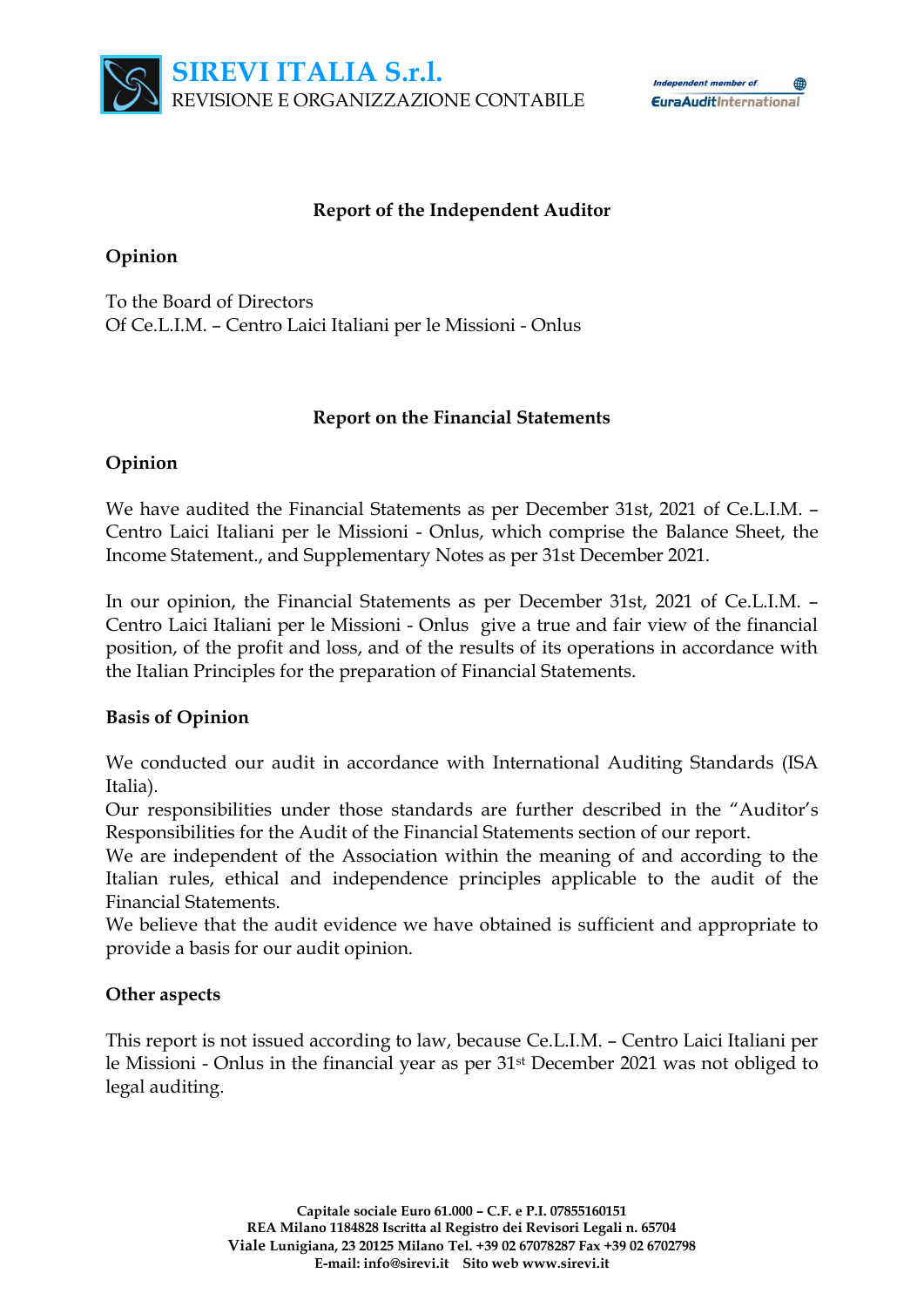

#### **Management responsibility for the Financial Statements**

Management is responsible for the preparation of the Financial Statements, which give a true and fair view of the financial position in accordance with the Italian law, and according to the law for such internal control as management determines is necessary to enable the preparation of Financial Statements that are free from material misstatement due to fraud or error.

Management is responsible for the evaluation of the Association's ability to continue as a going concern and, in the preparation of the Financial Statements for the correctness of use of the going concern basis of accounting and for an appropriate disclosure.

Management uses the going concern basis of accounting for the preparation of the Financial Statements, unless Management either evaluated the existence of the conditions for the Association's liquidation or to cease operations, or has no realistic alternative but to do so.

#### **Auditor's Responsibility for the Audit of the Financial Statements**

The objectives of our audit are to obtain reasonable assurance about whether the Financial Statements as a whole are free from material misstatement, whether due to fraud or error, and to issue an Auditor's report that includes our opinion.

Reasonable assurance is a high level of assurance, but is not a guarantee that an audit conducted in accordance with International Auditing Principles (ISA Italia) will always detect a material misstatement, when it exists.

Misstatements can arise from frauds or error and are considered material if, individually or in the aggregate, they could reasonably be expected to influence the economic decision of users taken on the basis of these Financial Statements.

As part of an audit in accordance with international auditing principles (ISA Italia), we exercise professional judgement and maintain professional skepticism throughout the audit. We also:

- identify and assess the risks of material misstatement of the financial statements, whether due to fraud or error, design and perform audit procedures responsive to those risks, and obtain audit evidence that is sufficient and appropriate to provide a basis for our opinion. The risk of not detecting a material misstatement resulting from fraud is higher than for one resulting from error, as fraud may involve collusion, forgery, intentional omissions, misrepresentations, or the override of internal control.
- obtain an understanding of internal control relevant to the audit in order to design audit procedures that are appropriate in the circumstances, but not for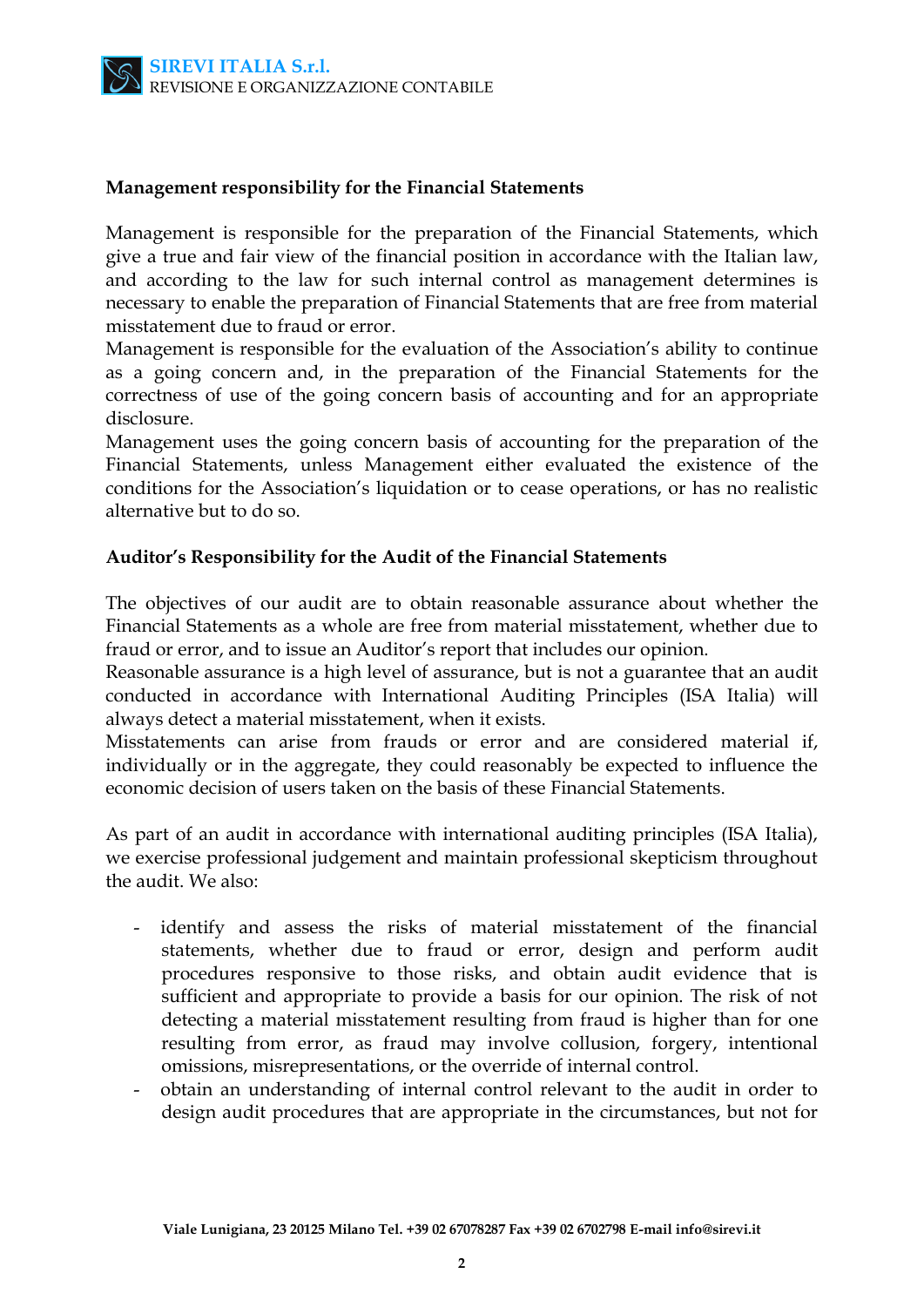

the purpose of expressing an opinion on the effectiveness of the Association's internal control.

- evaluate the appropriateness of accounting principles used and the reasonableness of accounting estimates and related disclosures made by management.
- conclude on the appropriateness of management's use of the going concern basis of accounting and, based on the audit evidence obtained, whether a material uncertainty exists related to events or conditions that may cast significant doubt on the Association's ability to continue as a going concern. If we conclude that a material uncertainty exists, we are required to draw attention in our auditor's report to the related disclosures in the financial statements or, if such disclosures are inadequate, to modify our opinion. Our conclusions are based on the audit evidence obtained up to date of our Association's report. However, future events or conditions may cause the Association to cease to continue as a going concern.
- evaluate the overall presentation, structure and content of the financial statements, including the disclosures, and whether the financial statements represent the underlying transactions and events in a manner that achieves fair presentation.

We communicate with those charged with governance regarding, among other matters, the planned scope and timing of the audit and significant audit findings, including any significant deficiencies in internal control that we identify during our audit.

Milan, April 28, 2022

Sirevi Italia s.r.l.

V. Vitrale Loule

Maria Vittoria Laurita Partner